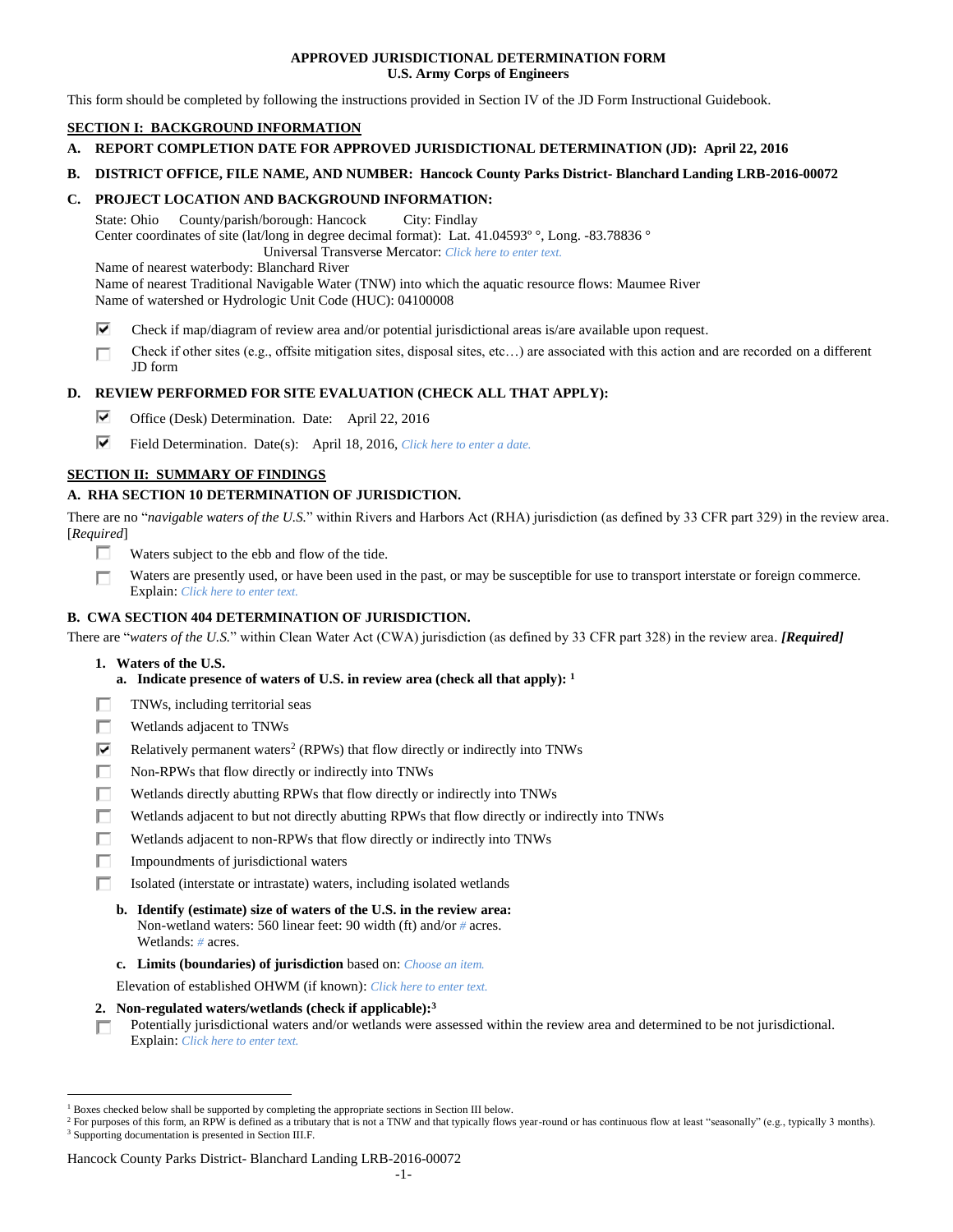# **SECTION III: CWA ANALYSIS**

# **A. TNWs AND WETLANDS ADJACENT TO TNWs**

**The agencies will assert jurisdiction over TNWs and wetlands adjacent to TNWs. If the aquatic resource is a TNW, complete Section III.A.1 and Section III.D.1. only; if the aquatic resource is a wetland adjacent to a TNW, complete Sections III.A.1 and 2 and Section III.D.1.; otherwise, see Section III.B below**.

- **1. TNW**  Identify TNW: *Click here to enter text.* Summarize rationale supporting determination: *Click here to enter text.*
- **2. Wetland adjacent to TNW** Summarize rationale supporting conclusion that wetland is "adjacent": *Click here to enter text.*

# **B. CHARACTERISTICS OF TRIBUTARY (THAT IS NOT A TNW) AND ITS ADJACENT WETLANDS (IF ANY):**

**This section summarizes information regarding characteristics of the tributary and its adjacent wetlands, if any, and it helps determine whether or not the standards for jurisdiction established under Rapanos have been met.** 

**The agencies will assert jurisdiction over non-navigable tributaries of TNWs where the tributaries are "relatively permanent waters" (RPWs), i.e. tributaries that typically flow year-round or have continuous flow at least seasonally (e.g., typically 3 months). A wetland that directly abuts an RPW is also jurisdictional. If the aquatic resource is not a TNW, but has year-round (perennial) flow, skip to Section III.D.2. If the aquatic resource is a wetland directly abutting a tributary with perennial flow, skip to Section III.D.4.**

**A wetland that is adjacent to but that does not directly abut an RPW requires a significant nexus evaluation. Corps districts and EPA regions will include in the record any available information that documents the existence of a significant nexus between a relatively permanent tributary that is not perennial (and its adjacent wetlands if any) and a traditional navigable water, even though a significant nexus finding is not required as a matter of law.**

**If the waterbody<sup>4</sup> is not an RPW, or a wetland directly abutting an RPW, a JD will require additional data to determine if the waterbody has a significant nexus with a TNW. If the tributary has adjacent wetlands, the significant nexus evaluation must consider the tributary in combination with all of its adjacent wetlands. This significant nexus evaluation that combines, for analytical purposes, the tributary and all of its adjacent wetlands is used whether the review area identified in the JD request is the tributary, or its adjacent wetlands, or both. If the JD covers a tributary with adjacent wetlands, complete Section III.B.1 for the tributary, Section III.B.2 for any onsite wetlands, and Section III.B.3 for all wetlands adjacent to that tributary, both onsite and offsite. The determination whether a significant nexus exists is determined in Section III.C below.**

**1. Characteristics of non-TNWs that flow directly or indirectly into TNW**

**(i) General Area Conditions:**

Watershed size: *# Choose an item.* Drainage area: *# Choose an item.*

Average annual rainfall: *#* inches Average annual snowfall: *#* inches

## **(ii) Physical Characteristics:**

- (a) Relationship with TNW:
	- $\Box$  Tributary flows directly into TNW.
	- Tributary flows through *Choose an item.* tributaries before entering TNW.

| Project waters are <i>Choose an item</i> , river miles from TNW.                      |
|---------------------------------------------------------------------------------------|
| Project waters are <i>Choose an item</i> , river miles from RPW.                      |
| Project waters are <i>Choose an item.</i> aerial (straight) miles from TNW.           |
| Project waters are <i>Choose an item.</i> aerial (straight) miles from RPW.           |
| Project waters cross or serve as state boundaries. Explain: Click here to enter text. |

Identify flow route to TNW<sup>5</sup>: Click here to enter text. Tributary stream order, if known: *Click here to enter text.*

(b) General Tributary Characteristics (check all that apply):

**Tributary** is: □ Natural

- П Artificial (man-made). Explain: *Click here to enter text.*
- П. Manipulated (man-altered). Explain: *Click here to enter text.*

## Hancock County Parks District- Blanchard Landing LRB-2016-00072

 $\overline{a}$  $4$  Note that the Instructional Guidebook contains additional information regarding swales, ditches, washes, and erosional features generally and in the arid West. <sup>5</sup> Flow route can be described by identifying, e.g., tributary a, which flows through the review area, to flow into tributary b, which then flows into TNW.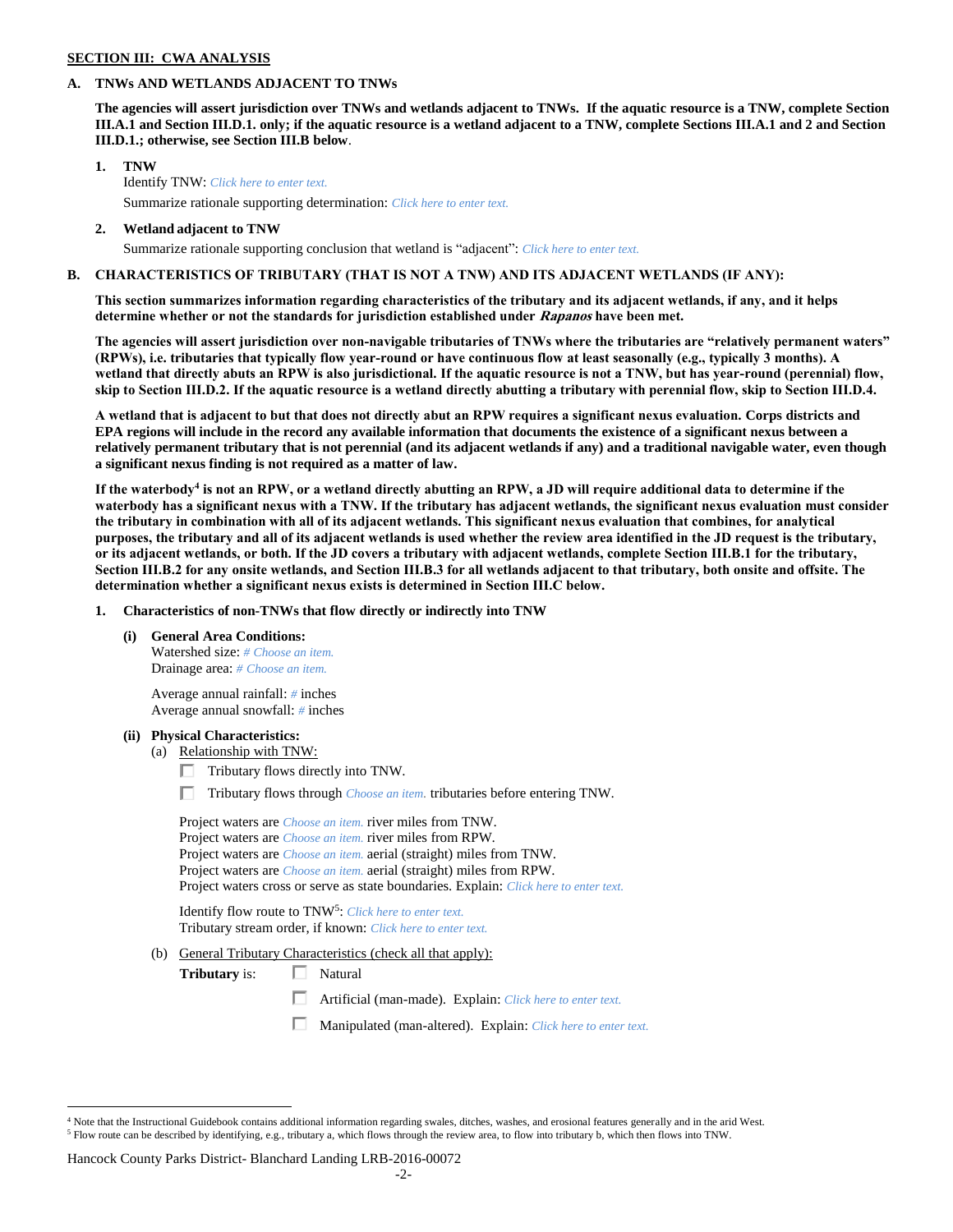|                                                                                                                                                                                                                                                                  |                                                                                                                                                        | Average width: # feet<br>Average depth: # feet<br>Average side slopes: Choose an item.                                                                                                                                                                                                                                                                                                                                                                                                                       |   | <b>Tributary</b> properties with respect to top of bank (estimate):                                                                                                                                                                                                           |                          |                                                                                                             |  |                                                                                                                                                                                                                                                                                                                                                                     |  |  |
|------------------------------------------------------------------------------------------------------------------------------------------------------------------------------------------------------------------------------------------------------------------|--------------------------------------------------------------------------------------------------------------------------------------------------------|--------------------------------------------------------------------------------------------------------------------------------------------------------------------------------------------------------------------------------------------------------------------------------------------------------------------------------------------------------------------------------------------------------------------------------------------------------------------------------------------------------------|---|-------------------------------------------------------------------------------------------------------------------------------------------------------------------------------------------------------------------------------------------------------------------------------|--------------------------|-------------------------------------------------------------------------------------------------------------|--|---------------------------------------------------------------------------------------------------------------------------------------------------------------------------------------------------------------------------------------------------------------------------------------------------------------------------------------------------------------------|--|--|
|                                                                                                                                                                                                                                                                  |                                                                                                                                                        |                                                                                                                                                                                                                                                                                                                                                                                                                                                                                                              |   | Primary tributary substrate composition (check all that apply):                                                                                                                                                                                                               |                          |                                                                                                             |  |                                                                                                                                                                                                                                                                                                                                                                     |  |  |
|                                                                                                                                                                                                                                                                  |                                                                                                                                                        | Silts                                                                                                                                                                                                                                                                                                                                                                                                                                                                                                        |   | Sands                                                                                                                                                                                                                                                                         |                          |                                                                                                             |  | Concrete                                                                                                                                                                                                                                                                                                                                                            |  |  |
|                                                                                                                                                                                                                                                                  |                                                                                                                                                        | Cobbles                                                                                                                                                                                                                                                                                                                                                                                                                                                                                                      |   | Gravel                                                                                                                                                                                                                                                                        |                          |                                                                                                             |  | Muck                                                                                                                                                                                                                                                                                                                                                                |  |  |
|                                                                                                                                                                                                                                                                  |                                                                                                                                                        | Bedrock                                                                                                                                                                                                                                                                                                                                                                                                                                                                                                      | п | Vegetation. Type/% cover: Click here to enter text.                                                                                                                                                                                                                           |                          |                                                                                                             |  |                                                                                                                                                                                                                                                                                                                                                                     |  |  |
|                                                                                                                                                                                                                                                                  |                                                                                                                                                        | Other. Explain: Click here to enter text.                                                                                                                                                                                                                                                                                                                                                                                                                                                                    |   |                                                                                                                                                                                                                                                                               |                          |                                                                                                             |  |                                                                                                                                                                                                                                                                                                                                                                     |  |  |
|                                                                                                                                                                                                                                                                  |                                                                                                                                                        | Tributary geometry: Choose an item.<br>Tributary gradient (approximate average slope): #%                                                                                                                                                                                                                                                                                                                                                                                                                    |   | Presence of run/riffle/pool complexes. Explain: Click here to enter text.                                                                                                                                                                                                     |                          |                                                                                                             |  | Tributary condition/stability [e.g., highly eroding, sloughing banks]. Explain: Click here to enter text.                                                                                                                                                                                                                                                           |  |  |
| (c)<br>Flow:<br>Tributary provides for: Choose an item.<br>Estimate average number of flow events in review area/year: Choose an item.<br>Describe flow regime: Click here to enter text.<br>Other information on duration and volume: Click here to enter text. |                                                                                                                                                        |                                                                                                                                                                                                                                                                                                                                                                                                                                                                                                              |   |                                                                                                                                                                                                                                                                               |                          |                                                                                                             |  |                                                                                                                                                                                                                                                                                                                                                                     |  |  |
|                                                                                                                                                                                                                                                                  |                                                                                                                                                        |                                                                                                                                                                                                                                                                                                                                                                                                                                                                                                              |   | <b>Surface flow is:</b> <i>Choose an item.</i> <b>Characteristics:</b> <i>Click here to enter text.</i>                                                                                                                                                                       |                          |                                                                                                             |  |                                                                                                                                                                                                                                                                                                                                                                     |  |  |
|                                                                                                                                                                                                                                                                  | Subsurface flow: Choose an item. Explain findings: Click here to enter text.<br>$\Box$ Dye (or other) test performed: <i>Click here to enter text.</i> |                                                                                                                                                                                                                                                                                                                                                                                                                                                                                                              |   |                                                                                                                                                                                                                                                                               |                          |                                                                                                             |  |                                                                                                                                                                                                                                                                                                                                                                     |  |  |
|                                                                                                                                                                                                                                                                  | U.<br>L.<br>ш<br>ш<br>L                                                                                                                                | Tributary has (check all that apply):<br>$\Box$ Bed and banks<br>$\Box$ OHWM <sup>6</sup> (check all indicators that apply):<br>$\Box$ changes in the character of soil<br>shelving<br>$\Box$ leaf litter disturbed or washed away<br>$\Box$ sediment deposition<br>water staining<br>other (list): Click here to enter text.<br>$\Box$ High Tide Line indicated by:<br>oil or scum line along shore objects<br>physical markings/characteristics<br>tidal gauges<br>other (list): Click here to enter text. |   | $\Box$ clear, natural line impressed on the bank $\Box$ the presence of litter and debris<br>$\Box$ vegetation matted down, bent, or absent $\Box$<br>$\Box$ Discontinuous OHWM. <sup>7</sup> Explain: Click here to enter text.<br>fine shell or debris deposits (foreshore) | ш<br>ш<br>$\mathbb{R}^n$ | the presence of wrack line<br>sediment sorting<br>scour<br>survey to available datum;<br>physical markings; |  | $\Box$ destruction of terrestrial vegetation<br>multiple observed or predicted flow events<br>abrupt change in plant community Click here to enter text.<br>If factors other than the OHWM were used to determine lateral extent of CWA jurisdiction (check all that apply):<br>Mean High Water Mark indicated by:<br>vegetation lines/changes in vegetation types. |  |  |
|                                                                                                                                                                                                                                                                  | <b>Chemical Characteristics:</b>                                                                                                                       |                                                                                                                                                                                                                                                                                                                                                                                                                                                                                                              |   |                                                                                                                                                                                                                                                                               |                          |                                                                                                             |  | Characterize tributary (e.g., water color is clear, discolored, oily film; water quality; general watershed characteristics, etc.).                                                                                                                                                                                                                                 |  |  |

Explain: *Click here to enter text.*

Identify specific pollutants, if known: *Click here to enter text.*

**(iii)** 

 $\overline{a}$ 

<sup>6</sup>A natural or man-made discontinuity in the OHWM does not necessarily sever jurisdiction (e.g., where the stream temporarily flows underground, or where the OHWM has been removed by development or agricultural practices). Where there is a break in the OHWM that is unrelated to the waterbody's flow regime (e.g., flow over a rock outcrop or through a culvert), the agencies will look for indicators of flow above and below the break. 7 Ibid.

Hancock County Parks District- Blanchard Landing LRB-2016-00072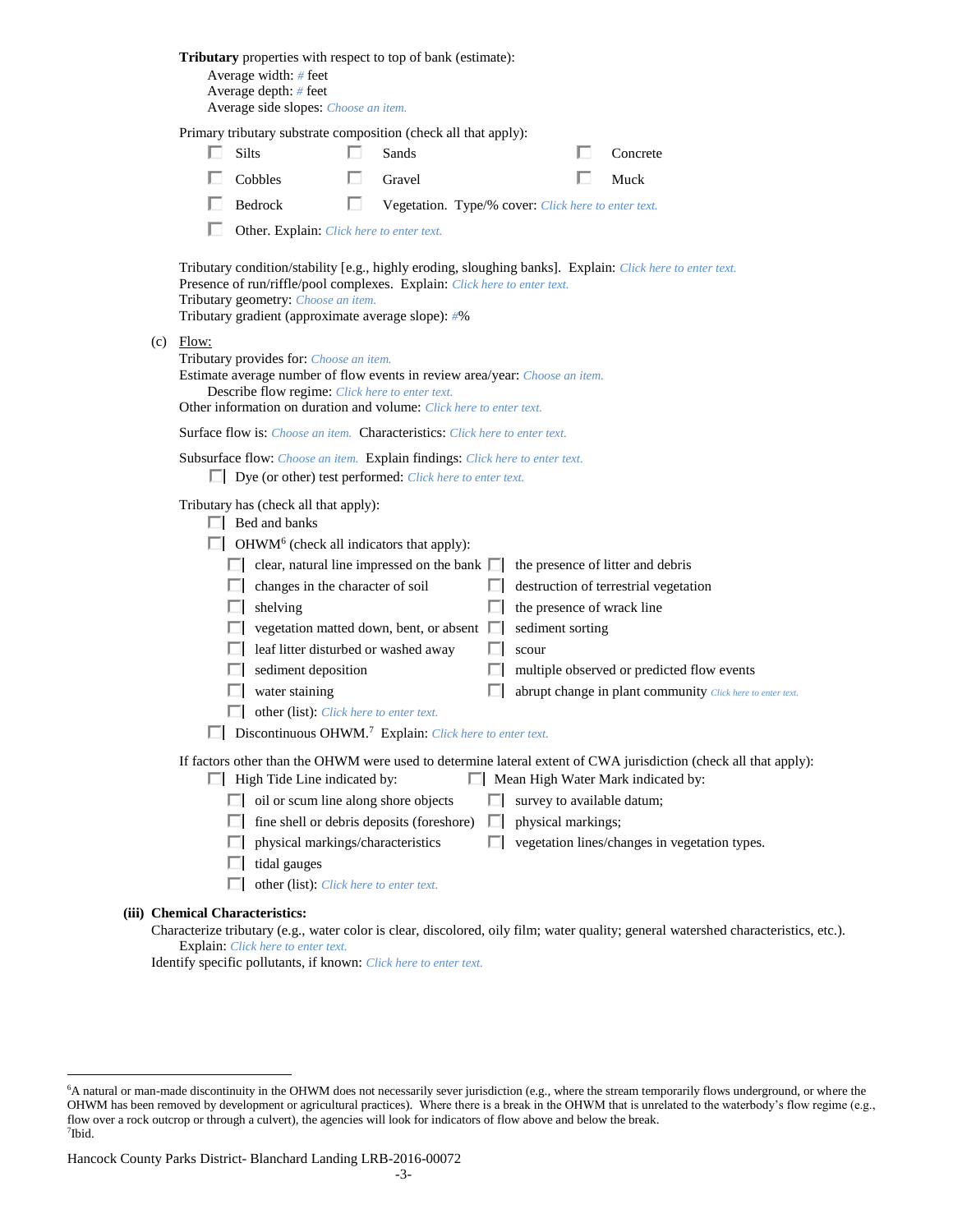# **(iv) Biological Characteristics. Channel supports (check all that apply):**

- Riparian corridor. Characteristics (type, average width): *Click here to enter text.*
- Wetland fringe. Characteristics: *Click here to enter text.*
- $\Box$  Habitat for:
	- Federally Listed species. Explain findings: *Click here to enter text.*
	- Fish/spawn areas. Explain findings: *Click here to enter text.*
	- П. Other environmentally-sensitive species. Explain findings: *Click here to enter text.*
	- П. Aquatic/wildlife diversity. Explain findings: *Click here to enter text.*

#### **2. Characteristics of wetlands adjacent to non-TNW that flow directly or indirectly into TNW**

#### **(i) Physical Characteristics:**

- (a) General Wetland Characteristics:
	- Properties:

Wetland size: *#* acres Wetland type. Explain: *Click here to enter text.*

Wetland quality. Explain: *Click here to enter text.*

Project wetlands cross or serve as state boundaries. Explain: *Click here to enter text.*

(b) General Flow Relationship with Non-TNW: Flow is: *Choose an item.* Explain: *Click here to enter text.*

Surface flow is: *Choose an item.* Characteristics: *Click here to enter text.*

Subsurface flow: *Choose an item.* Explain findings: *Click here to enter text.*

Dye (or other) test performed: *Click here to enter text.*

#### (c) Wetland Adjacency Determination with Non-TNW:

- $\Box$  Directly abutting
- Not directly abutting
	- Discrete wetland hydrologic connection. Explain: *Click here to enter text.*
	- o I Ecological connection. Explain: *Click here to enter text.*
	- $\Box$ Separated by berm/barrier. Explain: *Click here to enter text.*
- (d) Proximity (Relationship) to TNW

Project wetlands are *Choose an item.* river miles from TNW. Project waters are *Choose an item.* aerial (straight) miles from TNW. Flow is from: *Choose an item.* Estimate approximate location of wetland as within the *Choose an item.* floodplain.

#### **(ii) Chemical Characteristics:**

Characterize wetland system (e.g., water color is clear, brown, oil film on surface; water quality; general watershed characteristics; etc.). Explain: *Click here to enter text.*

Identify specific pollutants, if known: *Click here to enter text.*

### **(iii) Biological Characteristics. Wetland supports (check all that apply):**

- Riparian buffer. Characteristics (type, average width): *Click here to enter text.*
- Vegetation type/percent cover. Explain: *Click here to enter text.*
- $\Box$  Habitat for:
	- Federally Listed species. Explain findings: *Click here to enter text*.
	- Fish/spawn areas. Explain findings: *Click here to enter text*.
	- Other environmentally-sensitive species. Explain findings: *Click here to enter text.*
	- Aquatic/wildlife diversity. Explain findings: *Click here to enter text.*

## **3. Characteristics of all wetlands adjacent to the tributary (if any)**

All wetland(s) being considered in the cumulative analysis: *Choose an item.* Approximately (*#*) acres in total are being considered in the cumulative analysis.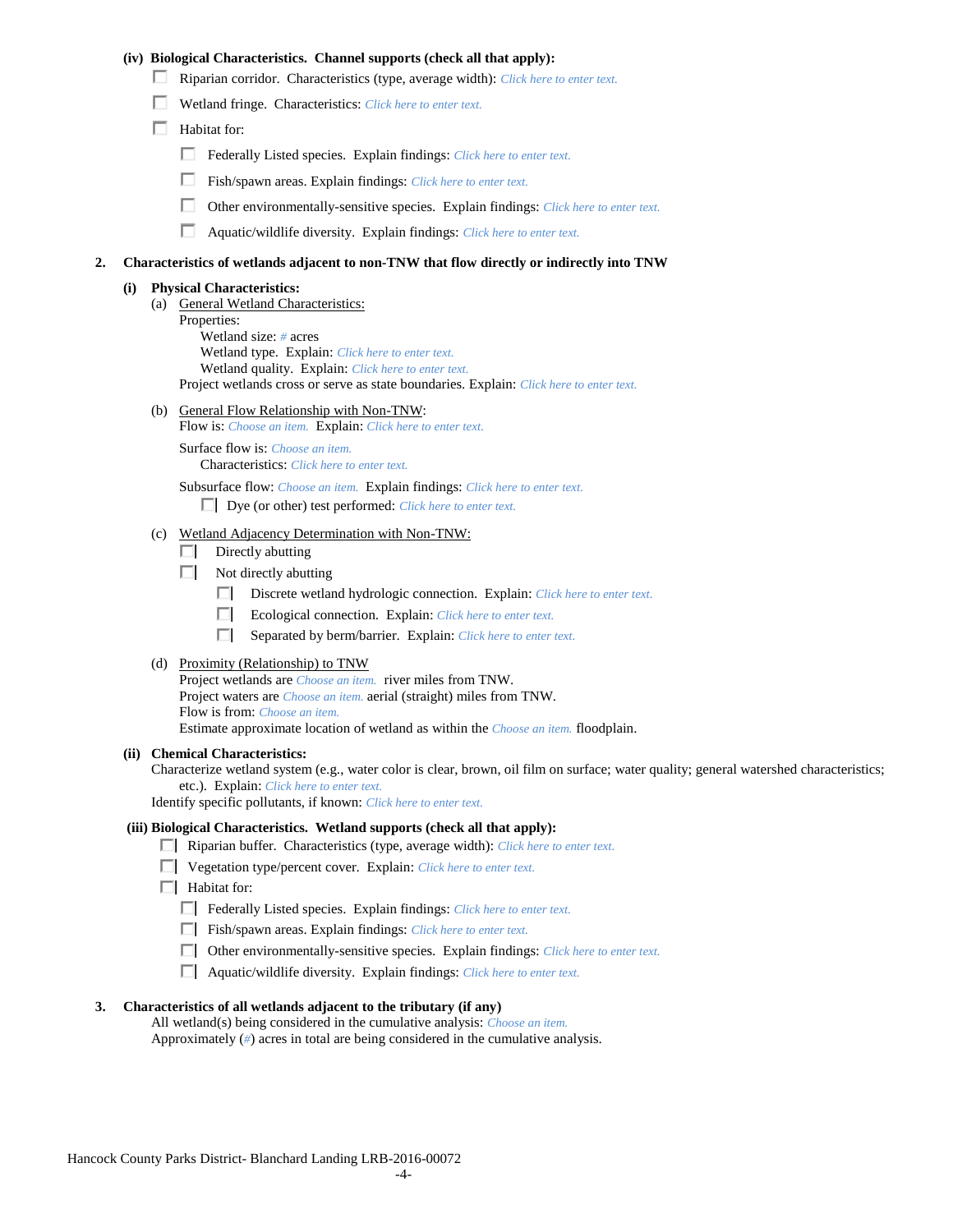For each wetland, specify the following:

| Directly abuts? $(Y/N)$ | Size (in acres) | Directly abuts? $(Y/N)$ | Size (in acres) |
|-------------------------|-----------------|-------------------------|-----------------|
|                         |                 |                         |                 |
| Y/N                     |                 | Y/N                     |                 |
| 77N                     |                 | Y/N                     |                 |
|                         |                 | 77N                     |                 |

Summarize overall biological, chemical and physical functions being performed: *Click here to enter text.*

# **C. SIGNIFICANT NEXUS DETERMINATION**

**A significant nexus analysis will assess the flow characteristics and functions of the tributary itself and the functions performed by any wetlands adjacent to the tributary to determine if they significantly affect the chemical, physical, and biological integrity of a TNW. For each of the following situations, a significant nexus exists if the tributary, in combination with all of its adjacent wetlands, has more than a speculative or insubstantial effect on the chemical, physical and/or biological integrity of a TNW. Considerations when evaluating significant nexus include, but are not limited to the volume, duration, and frequency of the flow of water in the tributary and its proximity to a TNW, and the functions performed by the tributary and all its adjacent wetlands. It is not appropriate to determine significant nexus based solely on any specific threshold of distance (e.g. between a tributary and its adjacent wetland or between a tributary and the TNW). Similarly, the fact an adjacent wetland lies within or outside of a floodplain is not solely determinative of significant nexus.** 

## **Draw connections between the features documented and the effects on the TNW, as identified in the** *Rapanos* **Guidance and discussed in the Instructional Guidebook. Factors to consider include, for example:**

- Does the tributary, in combination with its adjacent wetlands (if any), have the capacity to carry pollutants or flood waters to TNWs, or to reduce the amount of pollutants or flood waters reaching a TNW?
- Does the tributary, in combination with its adjacent wetlands (if any), provide habitat and lifecycle support functions for fish and other species, such as feeding, nesting, spawning, or rearing young for species that are present in the TNW?
- Does the tributary, in combination with its adjacent wetlands (if any), have the capacity to transfer nutrients and organic carbon that support downstream foodwebs?
- Does the tributary, in combination with its adjacent wetlands (if any), have other relationships to the physical, chemical, or biological integrity of the TNW?

# *Note: the above list of considerations is not inclusive and other functions observed or known to occur should be documented below:*

- **1. Significant nexus findings for non-RPW that has no adjacent wetlands and flows directly or indirectly into TNWs.** Explain findings of presence or absence of significant nexus below, based on the tributary itself, then go to Section III.D: *Click here to enter text.*
- **2. Significant nexus findings for non-RPW and its adjacent wetlands, where the non-RPW flows directly or indirectly into TNWs.**  Explain findings of presence or absence of significant nexus below, based on the tributary in combination with all of its adjacent wetlands, then go to Section III.D: *Click here to enter text.*
- **3. Significant nexus findings for wetlands adjacent to an RPW but that do not directly abut the RPW.** Explain findings of presence or absence of significant nexus below, based on the tributary in combination with all of its adjacent wetlands, then go to Section III.D: *Click here to enter text.*

# **D. DETERMINATIONS OF JURISDICTIONAL FINDINGS. THE SUBJECT WATERS/WETLANDS ARE (CHECK ALL THAT APPLY):**

- **1. TNWs and Adjacent Wetlands.** Check all that apply and provide size estimates in review area:
	- TNWs: *#* linear feet *#* width (ft), Or, *#* acres.
	- Wetlands adjacent to TNWs: *#* acres.

# **2. RPWs that flow directly or indirectly into TNWs.**

- $\nabla$  Tributaries of TNWs where tributaries typically flow year-round are jurisdictional. Provide data and rationale indicating that tributary is perennial: The Blachard River is identified as a solid blue line on the USGS National Hydrology Dataset. The paper version of the National Wetlands Inventory identifies the Blachard River at this location to be R2UBH, Riverine Lower Perennial, Unconsolidated Bottom. Aerial photos show that the Blachard River demonstrates flow perenially.
- $\Box$  Tributaries of TNW where tributaries have continuous flow "seasonally" (e.g., typically three months each year) are jurisdictional. Data supporting this conclusion is provided at Section III.B. Provide rationale indicating that tributary flows seasonally: *Click here to enter text.*.

Provide estimates for jurisdictional waters in the review area (check all that apply):

- $\triangledown$  Tributary waters: 560 linear feet 90 width (ft).
- Other non-wetland waters: *#* acres. Identify type(s) of waters: *Click here to enter text.*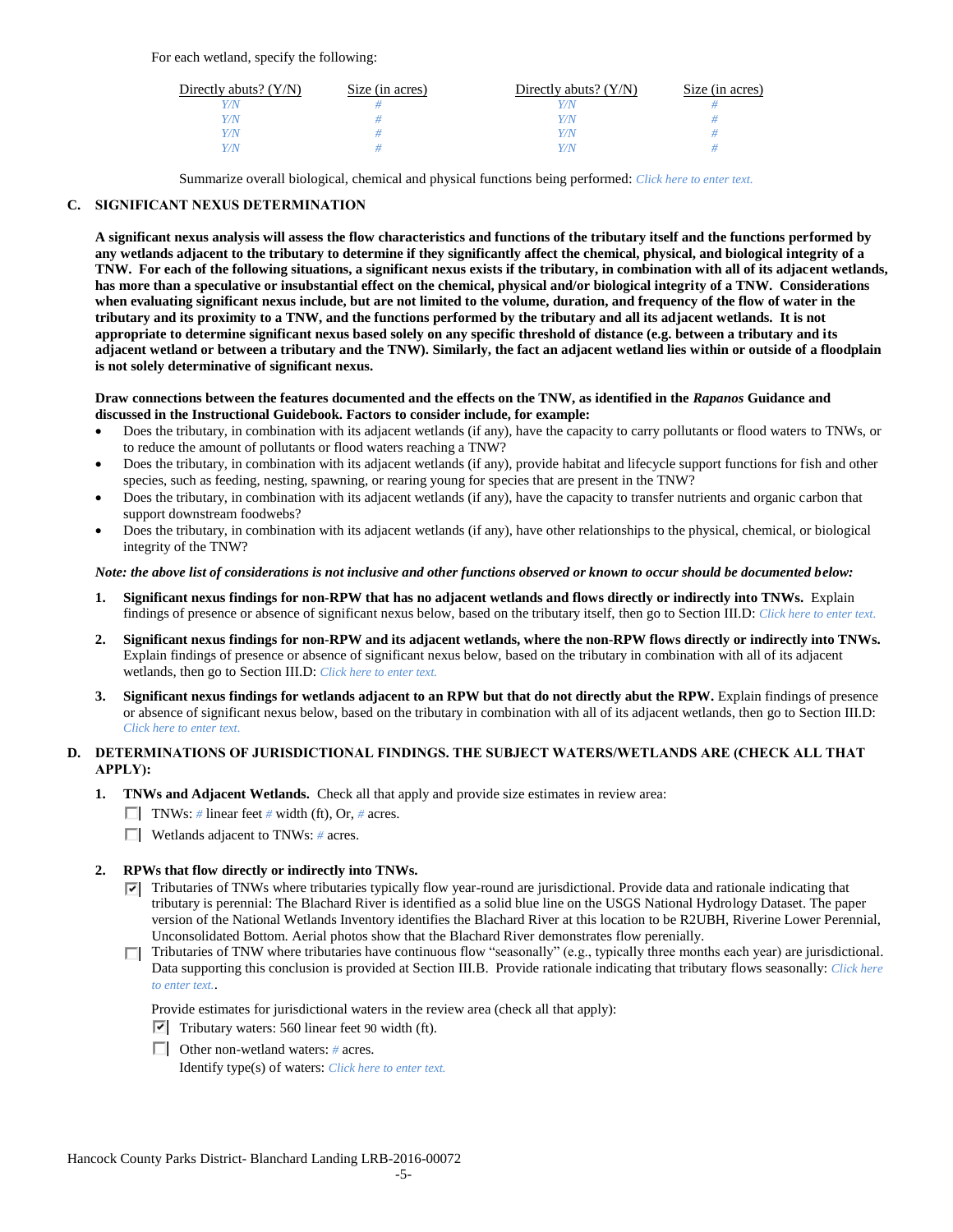# **3. Non-RPWs<sup>8</sup> that flow directly or indirectly into TNWs.**

 $\Box$  Waterbody that is not a TNW or an RPW, but flows directly or indirectly into a TNW, and it has a significant nexus with a TNW is jurisdictional. Data supporting this conclusion is provided at Section III.C.

Provide estimates for jurisdictional waters within the review area (check all that apply):

- **Tributary waters:** # linear feet # width (ft).
- Other non-wetland waters: *#* acres.
	- Identify type(s) of waters: *Click here to enter text.*

# **4. Wetlands directly abutting an RPW that flow directly or indirectly into TNWs.**

- Wetlands directly abut RPW and thus are jurisdictional as adjacent wetlands.
	- $\Box$  Wetlands directly abutting an RPW where tributaries typically flow year-round. Provide data and rationale indicating that tributary is perennial in Section III.D.2, above. Provide rationale indicating that wetland is directly abutting an RPW: *Click here to enter text.*
	- $\Box$  Wetlands directly abutting an RPW where tributaries typically flow "seasonally." Provide data indicating that tributary is seasonal in Section III.B and rationale in Section III.D.2, above. Provide rationale indicating that wetland is directly abutting an RPW: *Click here to enter text.*

Provide acreage estimates for jurisdictional wetlands in the review area: *#* acres.

- **5. Wetlands adjacent to but not directly abutting an RPW that flow directly or indirectly into TNWs.**
	- $\Box$  Wetlands that do not directly abut an RPW, but when considered in combination with the tributary to which they are adjacent and with similarly situated adjacent wetlands, have a significant nexus with a TNW are jurisidictional. Data supporting this conclusion is provided at Section III.C.

Provide acreage estimates for jurisdictional wetlands in the review area: *#* acres.

- **6. Wetlands adjacent to non-RPWs that flow directly or indirectly into TNWs.** 
	- $\Box$  Wetlands adjacent to such waters, and have when considered in combination with the tributary to which they are adjacent and with similarly situated adjacent wetlands, have a significant nexus with a TNW are jurisdictional. Data supporting this conclusion is provided at Section III.C.

Provide estimates for jurisdictional wetlands in the review area: *#* acres.

## **7. Impoundments of jurisdictional waters. 9**

As a general rule, the impoundment of a jurisdictional tributary remains jurisdictional.

- Demonstrate that impoundment was created from "waters of the U.S.," or
- Demonstrate that water meets the criteria for one of the categories presented above (1-6), or
- П. Demonstrate that water is isolated with a nexus to commerce (see E below).
- **E. ISOLATED [INTERSTATE OR INTRA-STATE] WATERS, INCLUDING ISOLATED WETLANDS, THE USE, DEGRADATION OR DESTRUCTION OF WHICH COULD AFFECT INTERSTATE COMMERCE, INCLUDING ANY SUCH WATERS (CHECK ALL THAT APPLY):<sup>10</sup>**
	- $\Box$  which are or could be used by interstate or foreign travelers for recreational or other purposes.
	- $\Box$  from which fish or shellfish are or could be taken and sold in interstate or foreign commerce.
	- $\Box$  which are or could be used for industrial purposes by industries in interstate commerce.
	- Interstate isolated waters.Explain: *Click here to enter text.*
	- Other factors.Explain: *Click here to enter text.*

#### **Identify water body and summarize rationale supporting determination:** *Click here to enter text.*

Provide estimates for jurisdictional waters in the review area (check all that apply):

- Tributary waters:  $\#$  linear feet  $\#$  width (ft).
- Other non-wetland waters: *#* acres.

Identify type(s) of waters: *Click here to enter text.*

Wetlands: *#* acres.

 $\overline{a}$ <sup>8</sup>See Footnote # 3.

<sup>&</sup>lt;sup>9</sup> To complete the analysis refer to the key in Section III.D.6 of the Instructional Guidebook.

<sup>&</sup>lt;sup>10</sup> Prior to asserting or declining CWA jurisdiction based solely on this category, Corps Districts will elevate the action to Corps and EPA HQ for review consistent with the process described in the Corps/EPA *Memorandum Regarding CWA Act Jurisdiction Following Rapanos.*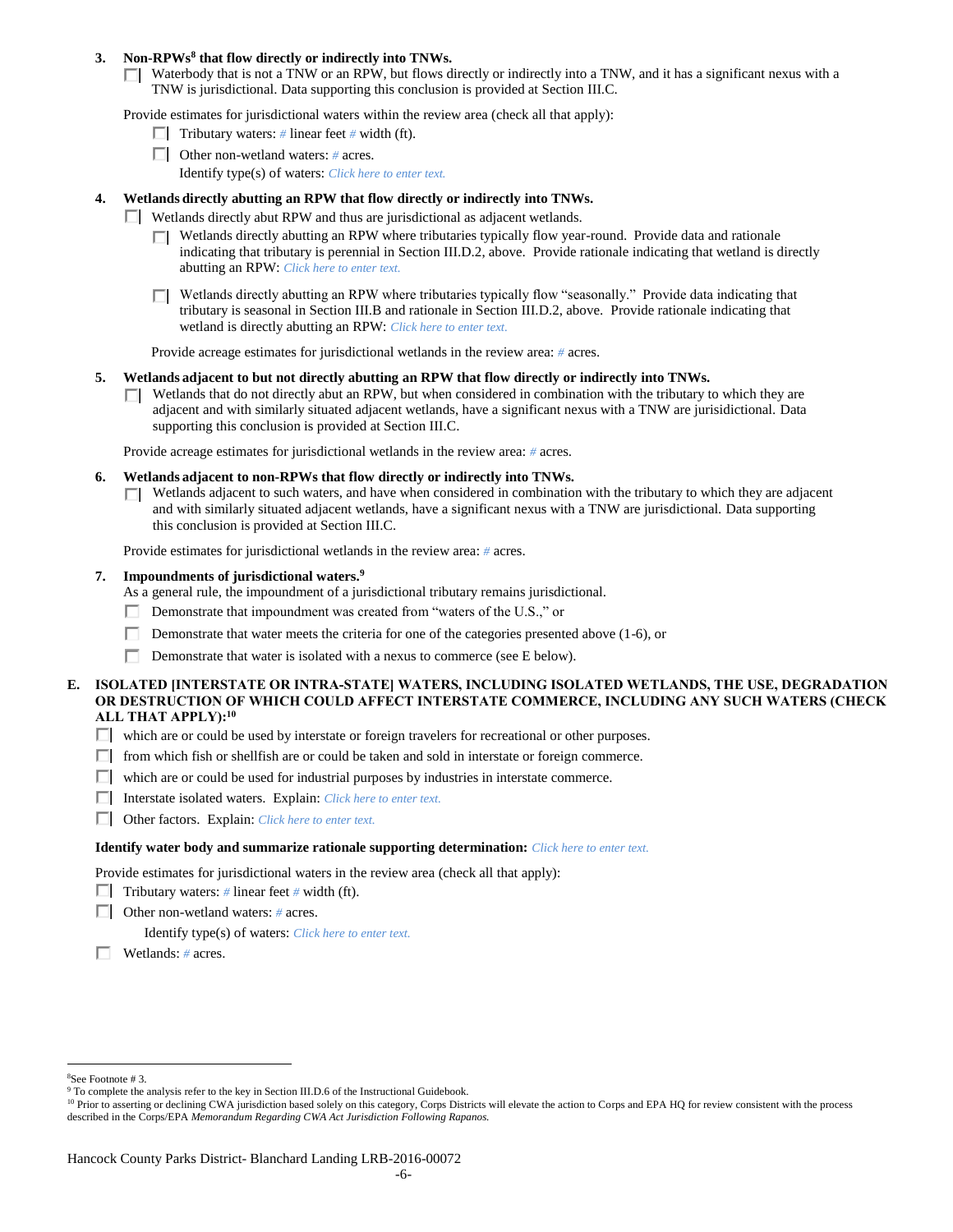| F. |    | NON-JURISDICTIONAL WATERS, INCLUDING WETLANDS (CHECK ALL THAT APPLY):                                                                                                                                                                                                                                                                                                                                                                            |  |  |  |  |  |  |
|----|----|--------------------------------------------------------------------------------------------------------------------------------------------------------------------------------------------------------------------------------------------------------------------------------------------------------------------------------------------------------------------------------------------------------------------------------------------------|--|--|--|--|--|--|
|    | П  | $\Box$ If potential wetlands were assessed within the review area, these areas did not meet the criteria in the 1987 Corps of Engineers<br>Wetland Delineation Manual and/or appropriate Regional Supplements.<br>Review area included isolated waters with no substantial nexus to interstate (or foreign) commerce.<br>Prior to the Jan 2001 Supreme Court decision in "SWANCC," the review area would have been regulated based solely on the |  |  |  |  |  |  |
|    |    | "Migratory Bird Rule" (MBR).                                                                                                                                                                                                                                                                                                                                                                                                                     |  |  |  |  |  |  |
|    | □  | Waters do not meet the "Significant Nexus" standard, where such a finding is required for jurisdiction. Explain: Click here to enter text.                                                                                                                                                                                                                                                                                                       |  |  |  |  |  |  |
|    | п  | Other: (explain, if not covered above): Click here to enter text.                                                                                                                                                                                                                                                                                                                                                                                |  |  |  |  |  |  |
|    |    | Provide acreage estimates for non-jurisdictional waters in the review area, where the sole potential basis of jurisdiction is the MBR factors<br>(i.e., presence of migratory birds, presence of endangered species, use of water for irrigated agriculture), using best professional judgment<br>(check all that apply):                                                                                                                        |  |  |  |  |  |  |
|    |    | Non-wetland waters (i.e., rivers, streams): # linear feet # width (ft).                                                                                                                                                                                                                                                                                                                                                                          |  |  |  |  |  |  |
|    |    | Lakes/ponds: $# \, \text{acres.}$                                                                                                                                                                                                                                                                                                                                                                                                                |  |  |  |  |  |  |
|    |    | Other non-wetland waters: # acres. List type of aquatic resource: Click here to enter text                                                                                                                                                                                                                                                                                                                                                       |  |  |  |  |  |  |
|    |    | Wetlands: $#$ acres.                                                                                                                                                                                                                                                                                                                                                                                                                             |  |  |  |  |  |  |
|    |    | Provide acreage estimates for non-jurisdictional waters in the review area that do not meet the "Significant Nexus" standard, where such a<br>finding is required for jurisdiction (check all that apply):                                                                                                                                                                                                                                       |  |  |  |  |  |  |
|    |    | Non-wetland waters (i.e., rivers, streams): $\#$ linear feet $\#$ width (ft).                                                                                                                                                                                                                                                                                                                                                                    |  |  |  |  |  |  |
|    |    | Lakes/ponds: $# \, \text{acres.}$                                                                                                                                                                                                                                                                                                                                                                                                                |  |  |  |  |  |  |
|    |    | Other non-wetland waters: # acres. List type of aquatic resource: Click here to enter text                                                                                                                                                                                                                                                                                                                                                       |  |  |  |  |  |  |
|    |    | Wetlands: $#$ acres.                                                                                                                                                                                                                                                                                                                                                                                                                             |  |  |  |  |  |  |
|    |    | <b>SECTION IV: DATA SOURCES.</b>                                                                                                                                                                                                                                                                                                                                                                                                                 |  |  |  |  |  |  |
|    |    | A. SUPPORTING DATA. Data reviewed for JD (check all that apply - checked items shall be included in case file and, where checked and<br>requested, appropriately reference sources below):<br>$\triangleright$ Maps, plans, plots or plat submitted by or on behalf of the applicant/consultant: Click here to enter text.                                                                                                                       |  |  |  |  |  |  |
|    |    | Data sheets prepared/submitted by or on behalf of the applicant/consultant.                                                                                                                                                                                                                                                                                                                                                                      |  |  |  |  |  |  |
|    |    | Office concurs with data sheets/delineation report.                                                                                                                                                                                                                                                                                                                                                                                              |  |  |  |  |  |  |
|    |    | Office does not concur with data sheets/delineation report.                                                                                                                                                                                                                                                                                                                                                                                      |  |  |  |  |  |  |
|    |    | Data sheets prepared by the Corps: Click here to enter text.                                                                                                                                                                                                                                                                                                                                                                                     |  |  |  |  |  |  |
|    |    | Corps navigable waters' study: Click here to enter text.                                                                                                                                                                                                                                                                                                                                                                                         |  |  |  |  |  |  |
|    | 罓  | U.S. Geological Survey Hydrologic Atlas: OH-MCCOMB                                                                                                                                                                                                                                                                                                                                                                                               |  |  |  |  |  |  |
|    |    | $ \overline{v} $ USGS NHD data.                                                                                                                                                                                                                                                                                                                                                                                                                  |  |  |  |  |  |  |
|    |    | $\Box$ USGS 8 and 12 digit HUC maps.                                                                                                                                                                                                                                                                                                                                                                                                             |  |  |  |  |  |  |
|    | 罓  | U.S. Geological Survey map(s). Cite scale & quad name: 1:24k OH-MCCOMB                                                                                                                                                                                                                                                                                                                                                                           |  |  |  |  |  |  |
|    |    | USDA Natural Resources Conservation Service Soil Survey. Citation: Click here to enter text.                                                                                                                                                                                                                                                                                                                                                     |  |  |  |  |  |  |
|    | ⊽  | National wetlands inventory map(s). Cite name: USFW NWI web data                                                                                                                                                                                                                                                                                                                                                                                 |  |  |  |  |  |  |
|    | Е  | State/Local wetland inventory map(s): Click here to enter text.                                                                                                                                                                                                                                                                                                                                                                                  |  |  |  |  |  |  |
|    |    | FEMA/FIRM maps: Click here to enter text.<br>100-year Floodplain Elevation is: Click here to enter text. (National Geodectic Vertical Datum of 1929)                                                                                                                                                                                                                                                                                             |  |  |  |  |  |  |
|    |    | Photographs: $\overline{v}$ Aerial (Name & Date): Google Earth 1994, 1995, 2004, 2005, April, july, and Oct 2006, 2009, 2010, 2011, 2012,                                                                                                                                                                                                                                                                                                        |  |  |  |  |  |  |
|    | ∣∽ | and 2014.                                                                                                                                                                                                                                                                                                                                                                                                                                        |  |  |  |  |  |  |
|    | п  | Other (Name & Date): Click here to enter text.<br>or $\Box$                                                                                                                                                                                                                                                                                                                                                                                      |  |  |  |  |  |  |
|    |    | Previous determination(s). File no. and date of response letter: Click here to enter text.                                                                                                                                                                                                                                                                                                                                                       |  |  |  |  |  |  |
|    |    |                                                                                                                                                                                                                                                                                                                                                                                                                                                  |  |  |  |  |  |  |
|    |    | Applicable/supporting case law: Click here to enter text.                                                                                                                                                                                                                                                                                                                                                                                        |  |  |  |  |  |  |
|    |    | Applicable/supporting scientific literature: Click here to enter text.<br>Other information (please specify): Click here to enter text.                                                                                                                                                                                                                                                                                                          |  |  |  |  |  |  |

# **B. ADDITIONAL COMMENTS TO SUPPORT JD:** *Click here to enter text.*